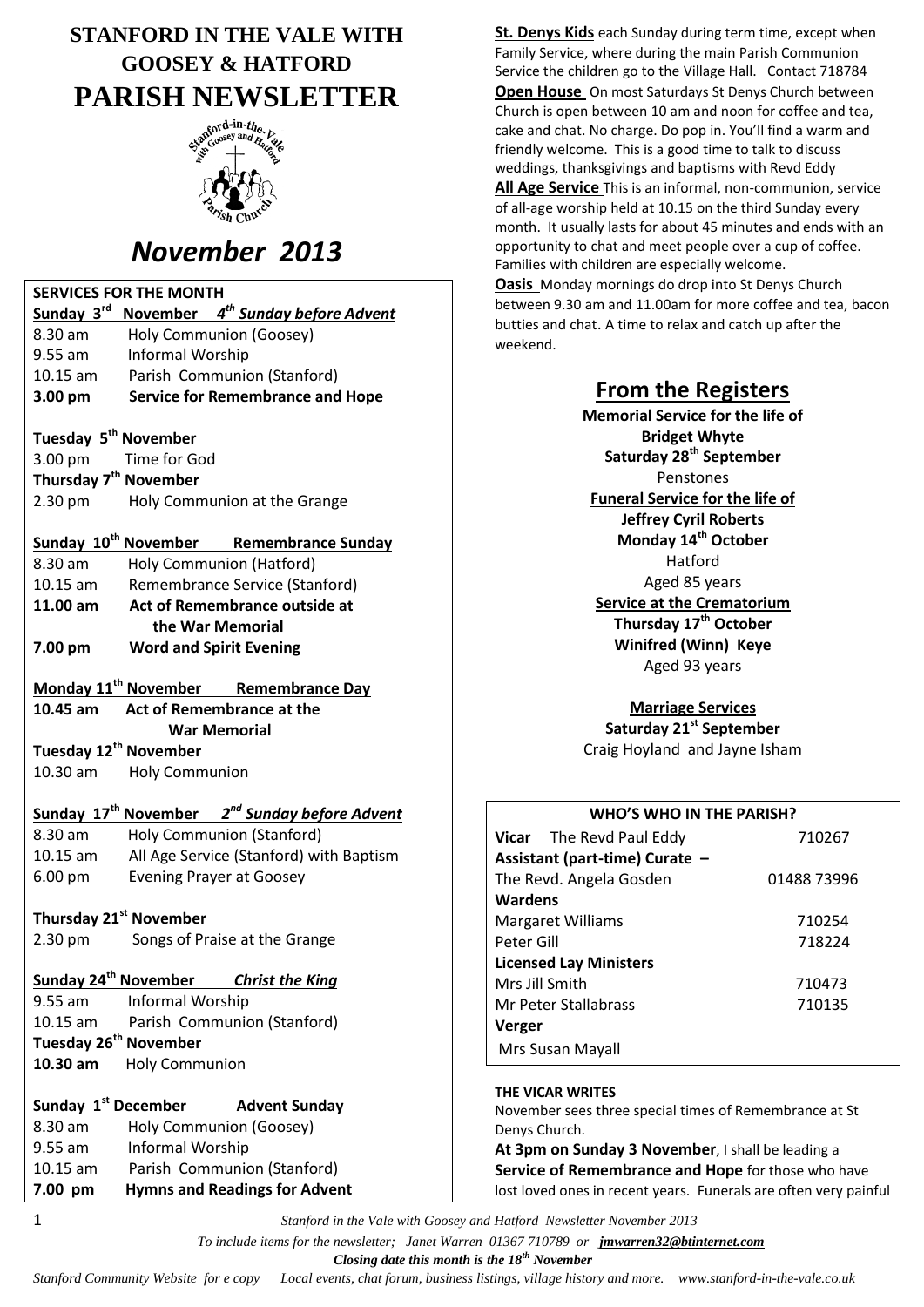as we say 'goodbye' to loved ones and let them go into the arms of God. It can therefore be very helpful to gather together as a family on another occasion, and to reflect on the love, care, fun and happy times our loves one gave us, and to remember their lives with thanksgiving. The simple 30 minute service will help us all to look back and give thanks, and then to look forward with hope. We shall read out the names of those we have loved and lost and together, ask for God's help and comfort. Do come on November 3<sup>rd</sup> if you have lost someone recently.

Then on **Sunday 10 November, Remembrance Sunday**, we shall gather at 10.15am in church, and at 11am around the Village Memorial in the churchyard, to remember those who gave their lives in the Great Wars and subsequent conflicts around the world. Our village uniformed organisations will be with us for this service.

Finally, on **Monday 11 November, at 10.45am**, we shall gather again at the Village War Memorial in the churchyard (NB. NOT on Millennium Green) for a simple **Act of Remembrance**. I have invited pupils from Stanford Primary School to be present and take part in the service as it is vital that all generations join together in giving thanks for the sacrifice others made for us. One of the many joys of being a Vicar in a village is that you journey with people through the changing scenes and stages of life - the joys and the sorrows. November looks set to be a month of journeying with people as we look back. But it is quickly followed by December, where we look forward to celebrating the Birth of Jesus, God's son, who came into the world to bring light, hope, peace and joy. Revd Paul Eddy Vicar

## **Thank You**

#### **Joy Mills 1930 - 2013.**

Ted, Jean, Charlie, Adrian, Clifford, Clare & Emma. We would all like to express our thanks to all the friends and neighbours who sent cards and offered help and showed support at this time. Thank you.

#### Dear All,

We would like to thank everyone who has baked, bought cakes and supported us setting up, helping out and clearing away – this includes quite a few Stanford in the Vale pupils as well. We are delighted to report that we raised over £700 on the day and with a few after-sales we are hoping to up the figure to £800. Coupled with Gift Aid, this should give us a Grand Bake Sale Total of £1000!

We cannot thank everyone enough and are humbled by the generosity and community spirit that is clearly very much alive in Stanford in the Vale.

On behalf of the Stillions raising money for The Brain Tumour Charity – Thank You.

#### **AGE UK**

A big thank-you to all those who took part in the Big Knit project, which was organised by Innocent Drinks and Sainsburys, to raise funds for Age UK's Winter Warmth programme. The total number of mini bobble hats, knitted by our Stanford team of knitters, was an enormous 2,075! At 25p a hat this translates into a fantastic donation of £518.75. Thank you so much ladies. Jan Stenzhorn

### Stanford artist **Lawrence Ward** will be holding an **EXHIBITION OF PAINTINGS FOR SALE** at The Portwell Angel, 26 Market Place, Faringdon,

from **Tuesday 5th November until Sunday 1st December.**Open 7 days a week 9am till late evening.

### **Neighbourhood Planning- Your Village and it's Future A really Big Thank You to all who**

**came to the meeting on 11th October.**

Over 200 parishioners attended. Excellent questions and comments were forthcoming throughout the evening and a proposal from the floor is asking the Parish Council to begin the process of developing a Neighbourhood Plan.

Over 50 people have offered to help in different ways which is very encouraging-thanks again.

**This will be discussed at the next Council meeting Peter Gill Chair to the Parish Council**

**The next Parish Council Meeting Is on Wednesday November 6th – 7.30pm In the Small Village Hall** All Villagers welcome

> **Stanford Art Group Monday 11th November 2013 At 7.15pm In the Small Village Hall** Workshop – Winter Scene All welcome visitors £3 for more info 01367 710754

#### **STANFORD IN THE VALE AND DISTRICT LOCAL HISTORY SOCIETY Tuesday, 12th November,** at

Stanford Village Hall, Small Hall Start time **7:45 p.m.** Speaker: BRUCE HEDGES, a leading member of the Vale of White Horse Industrial Archaeology Group. Topic: "THE MALTING INDUSTRY IN ABINGDON



**www.thefillingstation.org.uk or Chris Weatherall on 07775 564131 or 01367 710208** 

2 *Stanford in the Vale with Goosey and Hatford Newsletter November 2013*

 *To include items for the newsletter; Janet Warren 01367 710789 or jmwarren32@btinternet.com*

 *Closing date this month is the 18th November*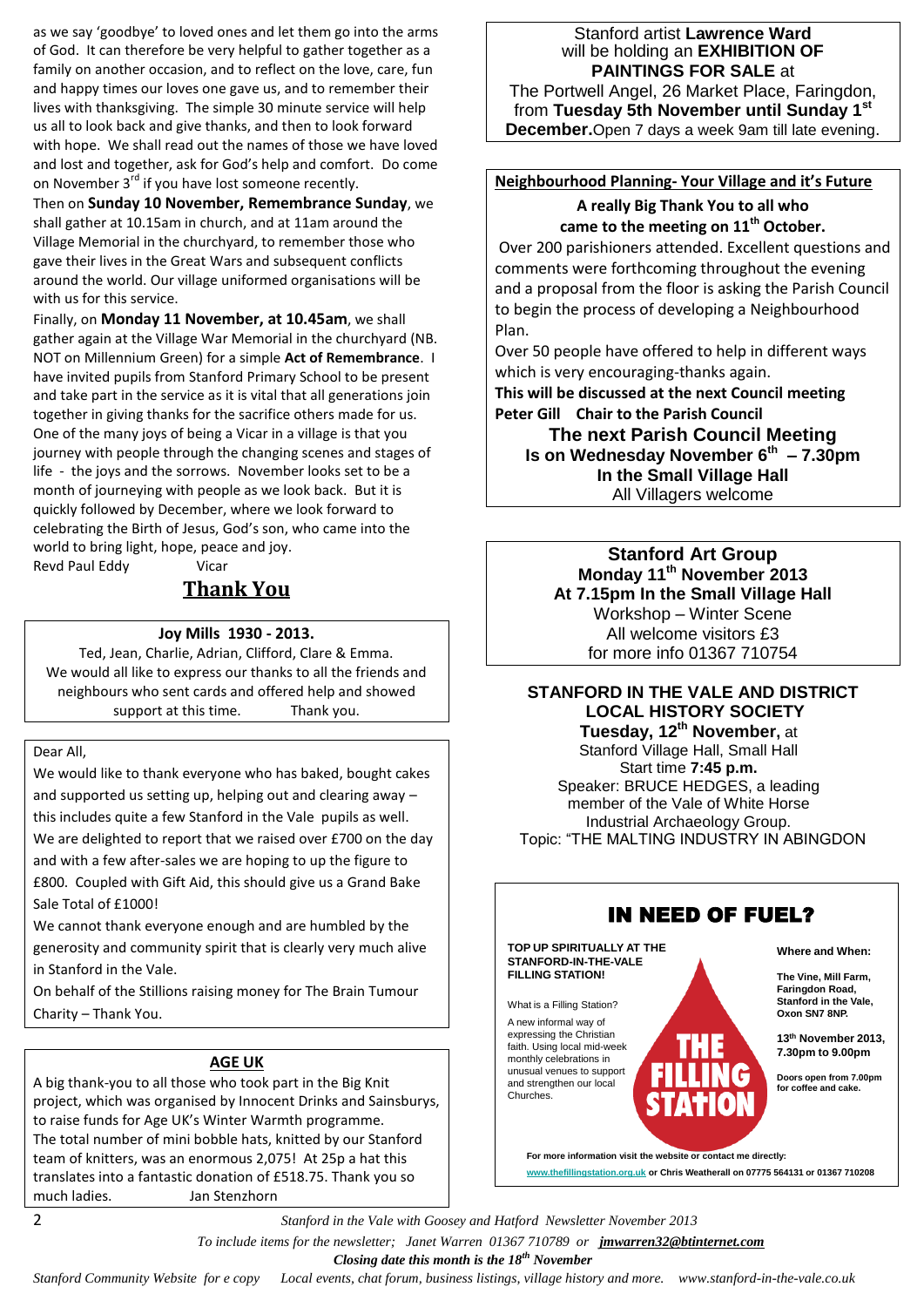**THE UNIVERSITY OF THE THIRD AGE** Faringdon & District U3A **Thursday 14thNovember 2013** 2.30pm CORN EXCHANGE, FARINGDON An illustrated talk entitled " The Rothschild Family and Waddeson Manor" by Bob Keating Further information from Sylvia Bowley (Chairman) 01367 241296 - faringdondistrictu3a.wordpress.com

### **Stanford in the Vale Village Hall Grand Quiz Night Saturday 16th November**

£16 per team of 4 if prior notice given. Or £20.00 at the door, both including ploughmans Doors open at 7 for 7.30pm Bar and raffle Contact: J. Greenwood 01367 710578

### **STANFORD IN THE VALE WOMEN'S INSTITUTE will meet in the Village Hall at 7.30p.m.**

**on Wednesday, 20th November** Subject: A Loaders life for me, around the world with RAF Transport Command Speaker: Mr Wentworth

### **St Denys Church Christmas Bazaar on Saturday 23rd November in Stanford Village Hall from 11.30 am - 2.00pm**

Lovely Homemade Lunches, Gifts, Christmas Fayre, Jewellery, Toys and Books plus Christmas raffle Pay an early visit to Father Christmas in his Grotto Contact Janet – 01367 710789

### OXFORDSHIRE ARTWEEKS Site 197 **GRANARY ARTISTS AND FRIENDS invite you to their weekend Christmas Show Saturday 23 November and Sunday 24 November** 11 am to 4 pm

Granary Studios, Manor Farm, Stanford in the Vale *Take the drive to the left of the Vale Garage off the A417* Christmas gifts, decorations, cards, cakes, pottery and artwork

# **Christmas Craft Fair Sunday 24th Nov. 2-5pm Stanford in the Vale Village Halls.** (cash only event)

In aid of Stanford in the Vale Pre School A Fantastic Family Christmas Event ! We warmly invite you to come and to pick up some wonderful, high quality gifts and treats made by local Artisan Crafters and products from local businesses. Then let your little ones make beautiful gifts and decorations at our "little crafters" tables. Relax and enjoy some delicious homemade festive refreshments.

Highly acclaimed local photographer Judi Checketts will be there for mini family photo shoots (places are limited) For all enquiries for tables and to book mini photo shoot places contact Chrissy on 07733113216

### **Stanford-in-the-Vale Gardening Club** The next meeting

will be on **Wednesday November 27th 2013** in the large hall of the Village Hall at 7.30pm It will be the AGM and social evening including a Christmas decoration workshop. Members are asked to bring along contributions for a finger buffet. Visitors are very welcome for a small entry fee. Further information from Rosemary Packer tel. 01367 710445

### **Cast On Knitting Group**

"Cast On! Knitting Group continues to meet twice a month on the 2nd and last Wednesday evening of the month. While we wait for the Horse and Jockey to re-open, our temporary venue is Stanford Social Club from 7.30pm. Our thanks to the committee for accommodating us. Friendly, fun and free. A great opportunity to make friends and share your hobby. Knitting and crochet skills exchanged. More information [caston@tlkc.co.uk](mailto:caston@tlkc.co.uk) or 710362"

### **Winter Wonderland at Stanford in the Vale Primary School With ice skating rink - For one night only!**

### **Friday 29th November 5pm onwards**

Hot food and drink, licensed bar, craft stalls, visit Santa, toffee apples, raffle and much more...

### **Fun for all the family**.

Prebook ice skating at half hour intervals. To book craft table or more info please call the school office on 01367 710474 or Nina 0137 718454

### **Saturday 30th November Christmas Fairtrade stall St Denys Church 10 a.m. – Noon**

Come and buy your Fairtrade Christmas cards! We will have small gift items and treats, as well as the usual Fairtrade staples such as coffee and rice. If we don't have what you're looking for, we can order other Traidcraft products, and can also take regular orders; contact: Zoë Williams

[zoe.kay.williams@gmail.com](mailto:zoe.kay.williams@gmail.com) tel: 710705 There will be no stall in December

3 *Stanford in the Vale with Goosey and Hatford Newsletter November 2013*

 *To include items for the newsletter; Janet Warren 01367 710789 or jmwarren32@btinternet.com*

 *Closing date this month is the 18th November*